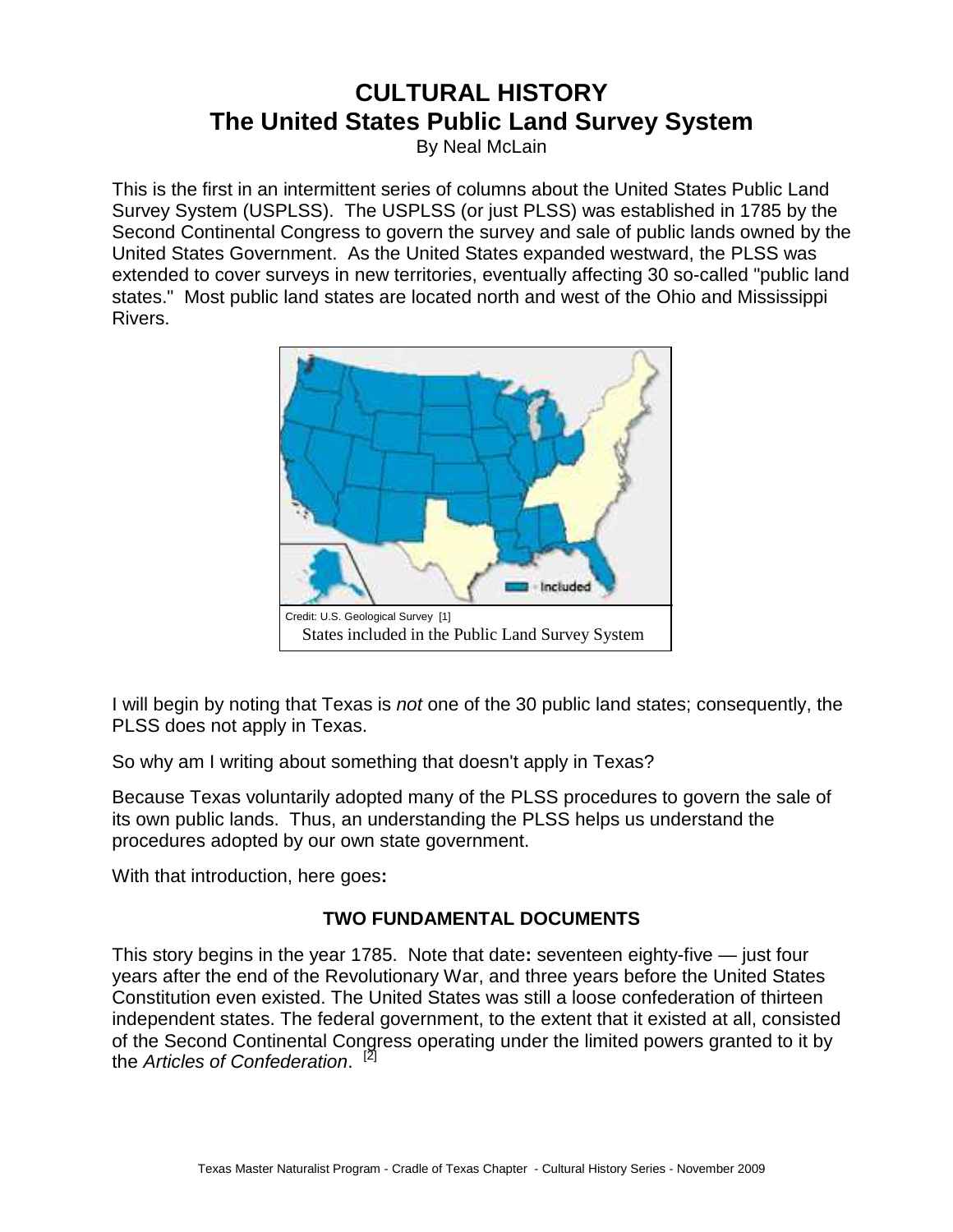But even at that early date, the westward expansion of the United States was already well under way. Since the late 1600s, pioneers had been moving up the river valleys of the Appalachians, establishing farms and communities along the way. Beyond the Appalachians lay the Great Valley of the Appalachians, a broad fertile valley stretching from New York to the Carolinas**;** by the mid-1700s, much of the Great Valley had already been settled by European immigrants and second-generation colonists.

All of this expansion had taken place on lands claimed by the original thirteen states. The federal government had had little to do with it, and had not derived any revenue from the sale of lands.

But after Revolutionary War, the Continental Congress began to assert control over future expansion. The original thirteen states still claimed ownership of lands extending as far west as the Ohio and the Mississippi Rivers. But the federal government owned most of the lands northwest of the Ohio River in what was known as the Northwest Territory. We know this area today as the states of Illinois, Indiana, Michigan, Ohio Wisconsin, and part of Minnesota.



The Continental Congress had many reasons for wanting to control development in the Northwest Territory**:**

- It wanted to ensure that the United States not France, Spain, Great Britain, or some independent government — would enjoy the benefits of the westward expansion.
- It saw the sale of western lands as a source of revenue.
- And, perhaps most importantly, it wanted to ensure that the democratic form of government — for which it had just fought a long and bloody war — would be extended into new territories.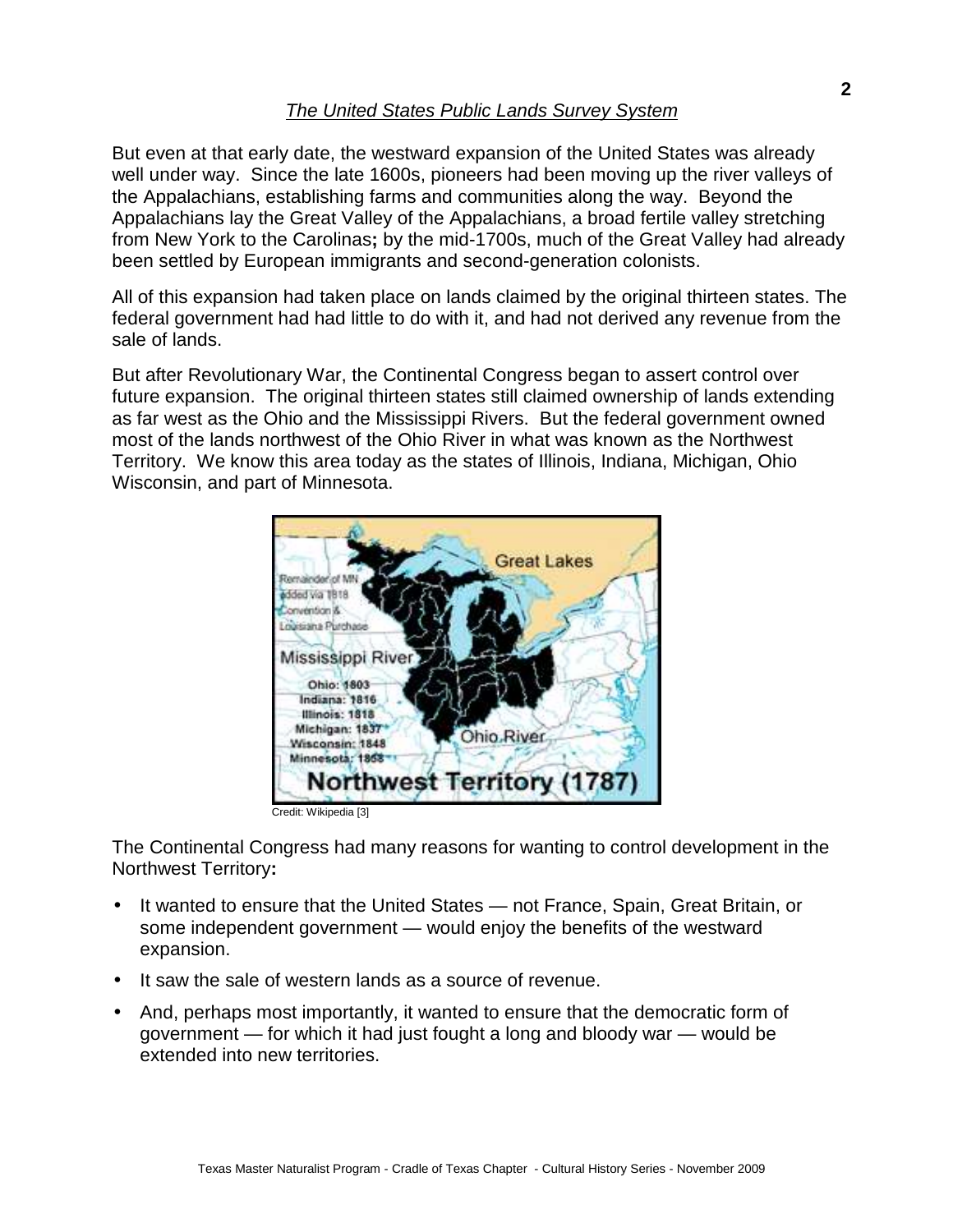To implement its strategy, the Continental Congress enacted two ordinances that stand to this day as the fundamental documents governing the westward expansion of the United States**:**

The LAND ORDINANCE OF 1785

An Ordinance for ascertaining the mode of disposing of Lands in the Western Territory.<sup>[4]</sup>

This act dealt with the practical issue of how to subdivide almost 250,000 square miles of uncharted land into salable parcels. It specified the procedure for qualifying surveyors, and the point at which the surveys were to begin ("on the River Ohio, north from the western termination of a line, which has been run as the southern boundary of the State of Pennsylvania...").

It also specified the procedure for subdividing the land**:** "townships of six miles square, by lines running due north and south, and others crossing these at right angles, as near as may be, unless where the boundaries of the late Indian purchases may render the same impracticable."



The USPLSS Point of Beginning

The NORTHWEST ORDINANCE OF 1787

An ordinance for the government of the Territory of the United States northwest of the River Ohio. [5]

This act dealt with political issues**:** it specified how new territories were to be created and governed, and it guaranteed that new territories would be admitted as states on an equal footing with the original thirteen states. It also established guarantees designed to encourage settlement in the new territories**:** assured civil liberties, secure land titles, religious freedom, local self-governance, and the prohibition of slavery.

#### **CONGRESSIONAL TOWNSHIPS**

Note the following words from the Land Ordinance of 1785**:** the Northwest Territory was to be subdivided into "townships of six miles square, by lines running due north and south, and others crossing these at right angles..."

The term "township" (or "town") means different things in different states. Even within the same state, it may have different meanings depending on the context in which it is used. For the purpose of this column, we will consider only one of its meanings**:** "Congressional Township."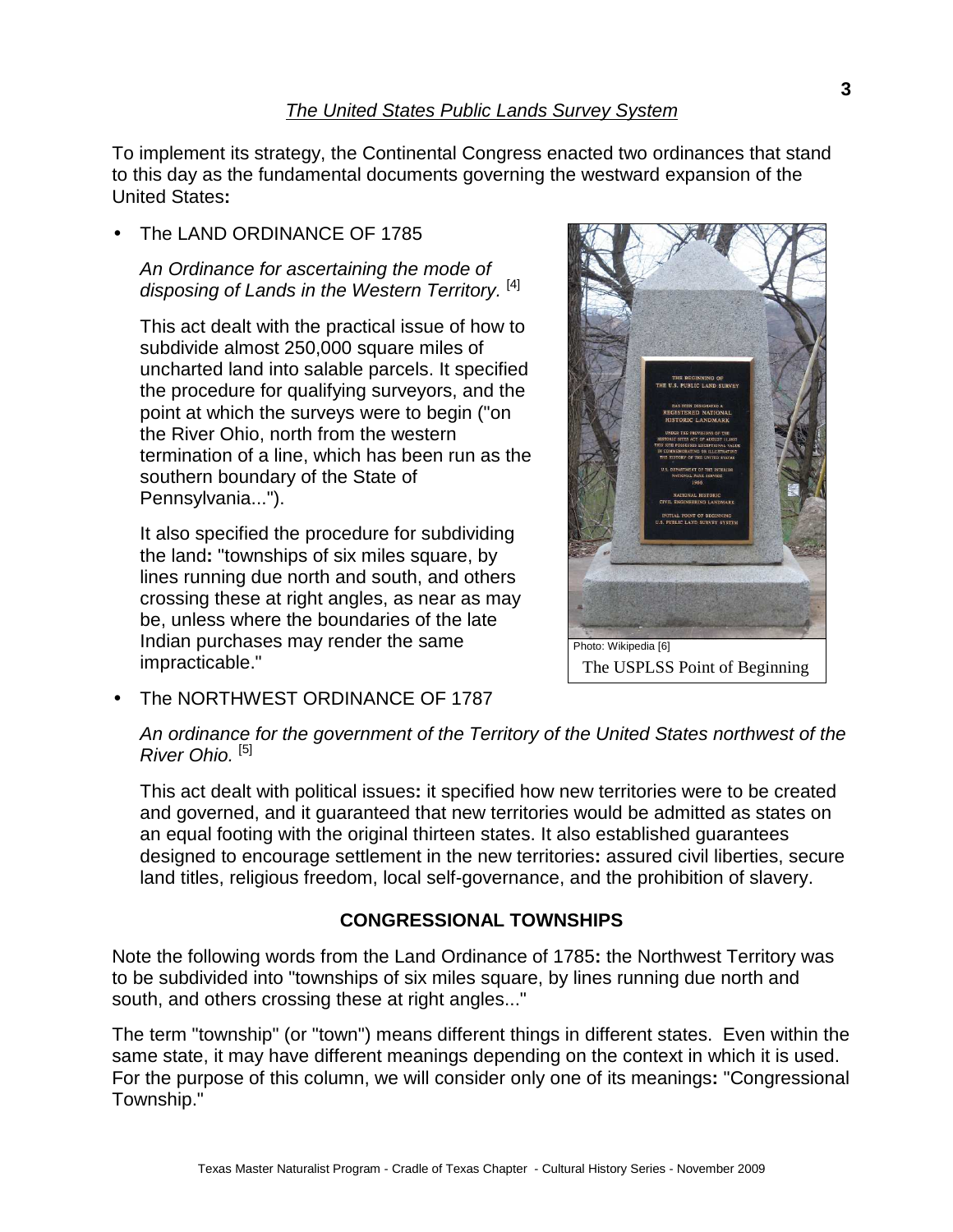A Congressional township is simply a 6-mile x 6-mile (approximately) parcel of land. Congressional townships do not have names**;** they're identified by alphanumeric designations such as T7N-R3E. The use of the word "township" does not imply anything about land ownership, land use, population, ecology, terrain, or government.

To make things even more confusing, Congressional townships are often called "towns." But they're not "towns" in the traditional sense.

For purpose of this column, "town" means a Congressional township.

## **A BLUEPRINT FOR FURTHER EXPANSION**

The plan that the Second Continental Congress adopted for the Northwest Territory came to be known as the United States Public Lands Survey System, and formed the blueprint for further westward expansion. Subsequent Congresses adopted the same plan for the subdivision of the Louisiana Purchase, and for new territories acquired thereafter. With several exceptions, Congressional townships now cover most of the land area of the United States.

The principal exceptions are**:**

- The original thirteen states (Connecticut, Delaware, Georgia, Maryland, Massachusetts, New Hampshire, New Jersey, New York, North Carolina, Pennsylvania, Rhode Island, South Carolina, and Virginia). These states had been settled before the Continental Congress existed.
- Four states that were parts of other states when the Land Ordinance was adopted**:** Kentucky (originally part of Virginia), Maine (originally part of Massachusetts), Tennessee (originally part of North Carolina), and West Virginia (originally part of Virginia).
- The states of Hawaii, Texas, and Vermont. Before annexation to the United States, these states had been independent sovereign nations with existing internal land subdivision systems.
- Much of Alaska. Some surveys continue in Alaska to this day, but large tracts have been set aside as wilderness reserve and may never be surveyed.
- Two large parcels in Ohio originally claimed by Connecticut and Virginia. Connecticut claimed over 3 million acres in northeast Ohio as its "Western Reserve," based on an old charter granted by England's King Charles II.  $^{[7]}$  Virginia claimed over 4 million acres in south central Ohio as its "Virginia Military District" to satisfy its military land bounties — land promised to veterans of the French and Indian War and the Revolutionary War. [8] . .
- $\blacksquare$  Indian Treaty Boundaries and prior grants in all states that had been surveyed been surveyed by  $\blacksquare$ before the PLSS surveys began. ■ Indian Treaty Boundaries
- Innumerable smaller parcels and prior grants in all states that had been surveyed before the PLSS surveys began. . .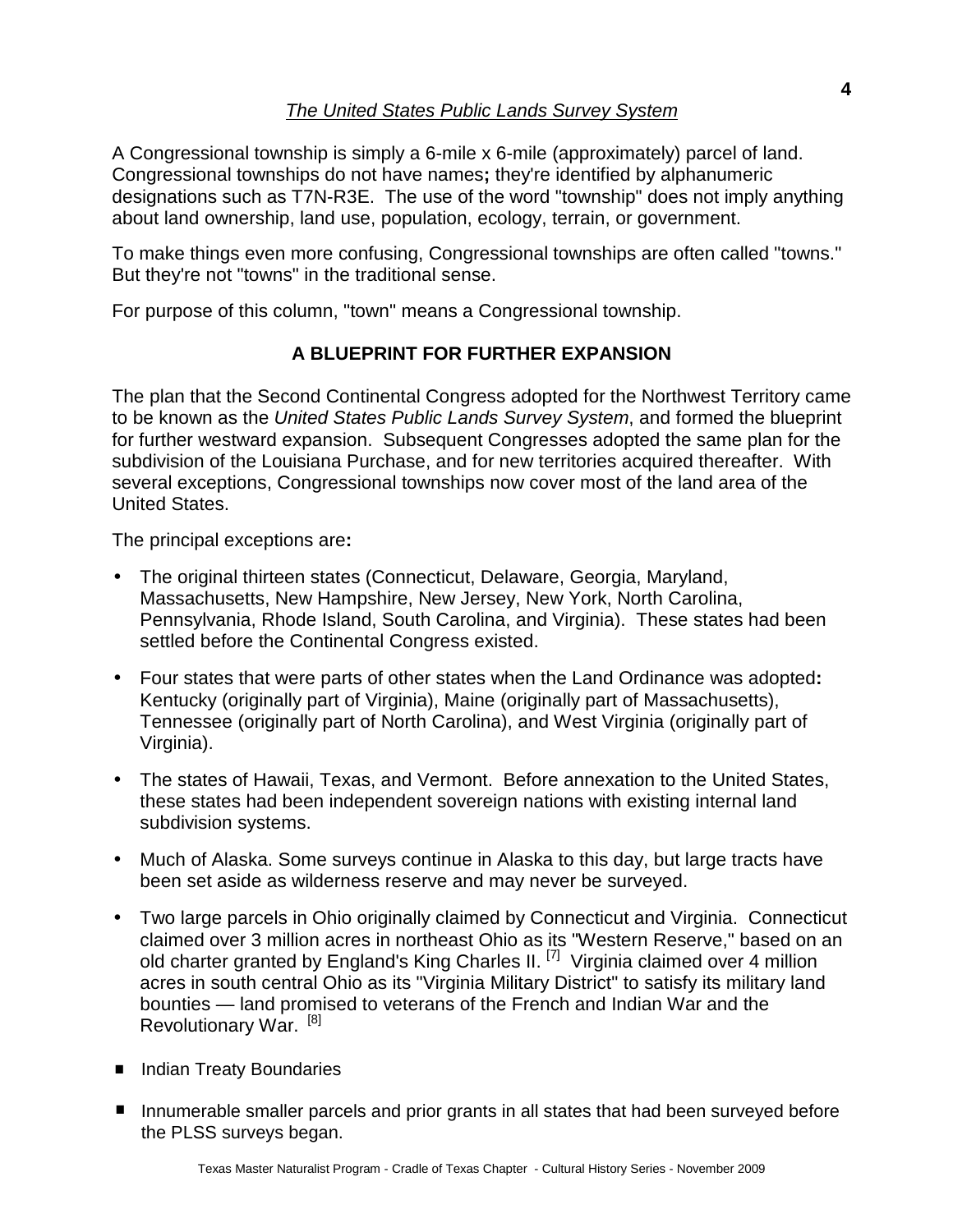#### **THE SURVEYS**

The actual surveys were made by contract surveyors operating under the supervision of various Government bureaucracies, the most famous of which was the General Land Office, immortalized in the phrase "Land Office business."

From all accounts, the survey teams had a difficult time of it. Since the very purpose of the PLSS was to survey the land for potential sale, the surveys were conducted before the land was cleared. The tools were primitive — distances were measured with a "Gunter's Chain" and angles were measured with a compass or plane table. One can imagine the difficulty of running a steel chain along the ground in dense underbrush.

Service vehicles were horses or burros**;** housing was an impromptu campsite**;** the food supply was live-off-the-land. Hostile Indians, disease, dangerous animals, and bad weather undoubtedly made things even worse.

Yet in spite of it all, the surveys were completed, and the maps were duly filed with the General Land Office. Most arable farmland eventually passed into private ownership, either through sale, or later, under the Homestead Act of 1862, by outright grant to any party willing to occupy the land "for the purpose of actual settlement and cultivation." Non-arable land remained in the public domain, where much of it remains to this day.

|                                 | <b>Gunter's Chain</b> (1620s-1900)                                                                                                                                                                                                                                                                                                                                                                                                                            |
|---------------------------------|---------------------------------------------------------------------------------------------------------------------------------------------------------------------------------------------------------------------------------------------------------------------------------------------------------------------------------------------------------------------------------------------------------------------------------------------------------------|
|                                 | W. & L. E. Gurley, Troy, New York.                                                                                                                                                                                                                                                                                                                                                                                                                            |
|                                 | Two-pole, 33-foot chain made with 50 links each ending in brazed, or<br>soldered, loops. Brass handles connected to the chain with threaded links<br>attached by adjustable nuts. Metal tally tags mark every 10 links on the<br>chain. Accuracy $\pm$ 1" in good conditions.                                                                                                                                                                                 |
| Photo: Museum of Surveying [9]  | Edmund Gunter invented the Gunter's chain during the 1620s. The original<br>chain was 66 feet long; to measure a mile, the survey crew would lay out a<br>length of 80 chains. Following the Land Ordinance of 1785, the<br>Commissioner of the General Land Office instructed surveyors working the<br>territories to use the chain in their measurements, but generally allowed the<br>surveyors to use a half chain, such as the 33-foot chain shown here. |
|                                 | <b>Compass</b> (1607-1880s)                                                                                                                                                                                                                                                                                                                                                                                                                                   |
|                                 | E & G. W. Blunt, New York, New York.                                                                                                                                                                                                                                                                                                                                                                                                                          |
|                                 | Reads directly to 30 minutes on graduated circle; 1 minute vernier.                                                                                                                                                                                                                                                                                                                                                                                           |
|                                 | This brass vernier compass has a five-inch needle and a silvered face with<br>both cardinal and ordinal directions marked. East and west are reversed to<br>make the compass self-reading. The 1-minute vernier is located on the north<br>end of the compass. A level bubble aligns north-south along the southern<br>arm of the compass base and a second aligns east-west on the northern arm.<br>The sight vanes are 6.25 inches in height.               |
| Photo: Museum of Surveying [10] |                                                                                                                                                                                                                                                                                                                                                                                                                                                               |

Typical surveyors' tools used by the PLSS surveyors from the late 1700s until the mid-20th Century.